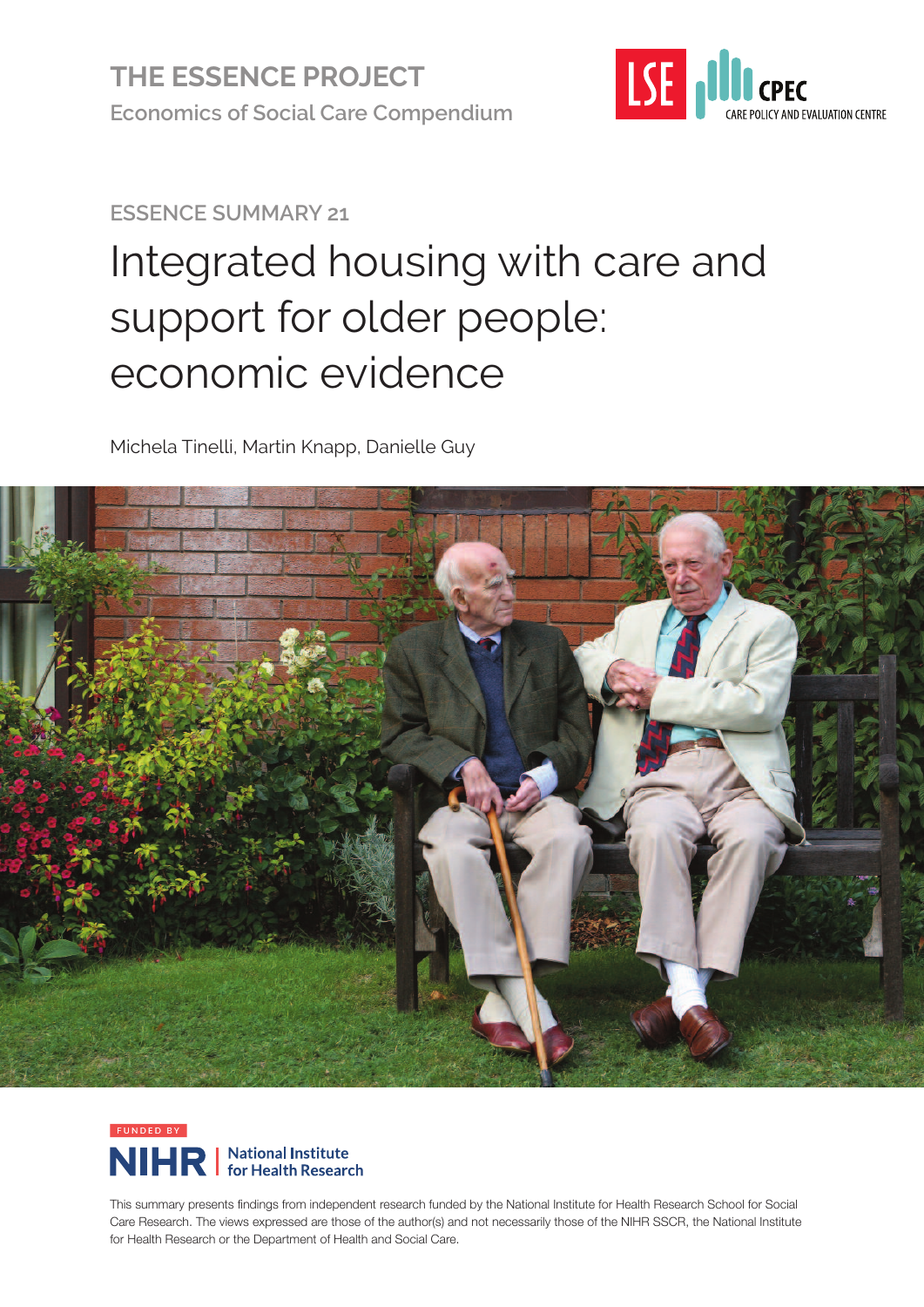# **KEY POINTS**

- Extra care housing is diverse. Key elements include self-contained accommodation, 24-hour accessible on-site care and support, some collective meal provision and a range of leisure and communal facilities on site.
- There is evidence to suggest that extra-care housing can be cost-effective.
- However, research has focused on comparison with the cost of living in a residential care home, which may not always be the relevant comparator. More research is required to examine the cohort of people in extra-care housing schemes to establish how their needs would otherwise be met.
- Most of the research evidence to date derives from schemes in England where government funding has promoted greater development of extra care. People are motivated to use extra care housing for physical and emotional security, availability of support and an accessible environment, and social contact.
- People living in extra care housing value the opportunities for friendship and social interaction. Carers value that it enables them to carry on leading an active life and enhances their relationship with their spouse.
- There is evidence that extra care housing produces health benefits and increases life expectancy. It also reduces needs for care and use of health and social care resources, which can reduce costs and generate economic value.
- The government should look at innovative ways to make sure that health, housing and social care sectors work together and support each other in planning and funding of extra care housing schemes.

#### **AUTHORS**

Michela Tinelli, Martin Knapp, Danielle Guy Care Policy and Evaluation Centre, London School of Economics and Political Science

#### **ACKNOWLEDGMENTS**

We are grateful to the ESSENCE project advisory group (in particular Dr Aija Kettunen, Research and Development Services for Social and Health Economics, Diaconia University of Applied Sciences, Pieksämäki, Finland) and Sam Rickman (CPEC, LSE) for their helpful comments on an earlier draft of this case summary.

Production date: June 2019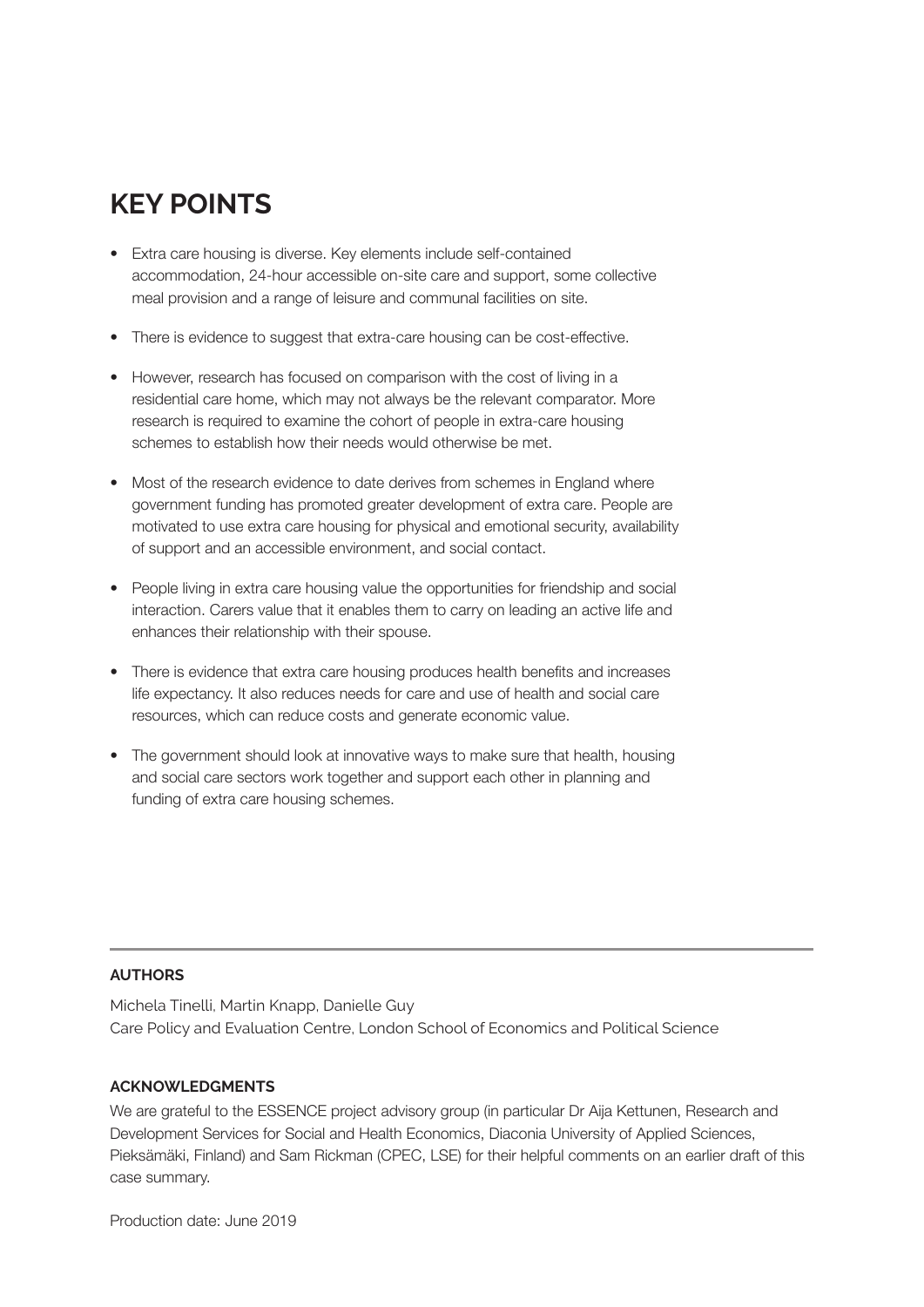### **BACKGROUND**

Extra care housing offers an additional housing accommodation option 'with care and support' services for older people. It is distinguished from sheltered housing as there is 24-hour on-site care. However, unlike a care home, tenants or homeowners live in self-contained flats and, apart from in emergencies, care visits occur at scheduled times.

The flexibility of extra care housing enables residents to continue living independently. With the help of 'extra care', this may reduce the need for transferring to a care home in the long term.

**CONTEXT**

England is facing a long-standing housing crisis. In fact, by 2030 hundreds of thousands of new homes would need to be built each year to deal with the increasing shortfall in social and affordable housing (1). Specifically, the Local government Association has argued that the number of extra homes for older people will need to increase by 400,000 units by 2030 as a result of our ageing population (2). This equates to about 20,000 extra homes per year.

Part of this housing shortage problem lies with the 'retirement' property market. In particular, there are not enough new properties attracting older people who want to downsize. Almost a third (29%) of all households aged over 55 and almost

Extra care housing is particularly relevant to the English healthy ageing policy agenda. Increased life expectancy implies that older people may need retirement housing, such as extra care housing schemes, for longer. In England, around 20,000 extra care homes for older people are needed every year. However, this is about more than double the amount of currently provided extra homes. In fact, estimates from the Housing Learning and Improvement Network anticipate a shortfall of 61,000 units of extra care housing in England by 2030.

two-thirds (63%) of those in houses with more than two bedrooms want to downsize (3). However, the most common reason for not moving to a smaller accommodation is a lack of suitable properties (25%) (4).

The lack of feasible options for retired, older people looking to downsize their properties may be preventing significant savings to the health and social care sector. In particular, the vast majority of savings are associated with severe hazards and falls (5). Extra care housing may be a solution to this problem. It includes various models of retirement housing and targets people who need extra help to look after themselves but not enough to be in a residential care home (6).

# **WHAT IS EXTRA CARE HOUSING?**

Extra care housing may also be called assisted living, housing with care, or very sheltered housing (6). Individuals or couples may rent, buy or partially own extra care housing schemes. Residents enjoy the freedom and independence of having their own accommodation, while having the reassurance that support and care staff are available when needed. Different schemes may be available to include small communities of flats and bungalows as well as retirement villages.

The type of support and care will vary from scheme to scheme. Usually residents receive

support services such as an emergency alarm system and care staff may be on call 24 hours a day. The care provided might include help with daily activities such as washing, getting dressed and using the toilet or reminders to take medication. Support may also be provided with weekly shopping, laundry or other domestic tasks. The care staff may be employed by the local council social services department, the housing provider or private home care agencies.

Schemes may provide hot meals, and residents can eat with other people in the dining area or in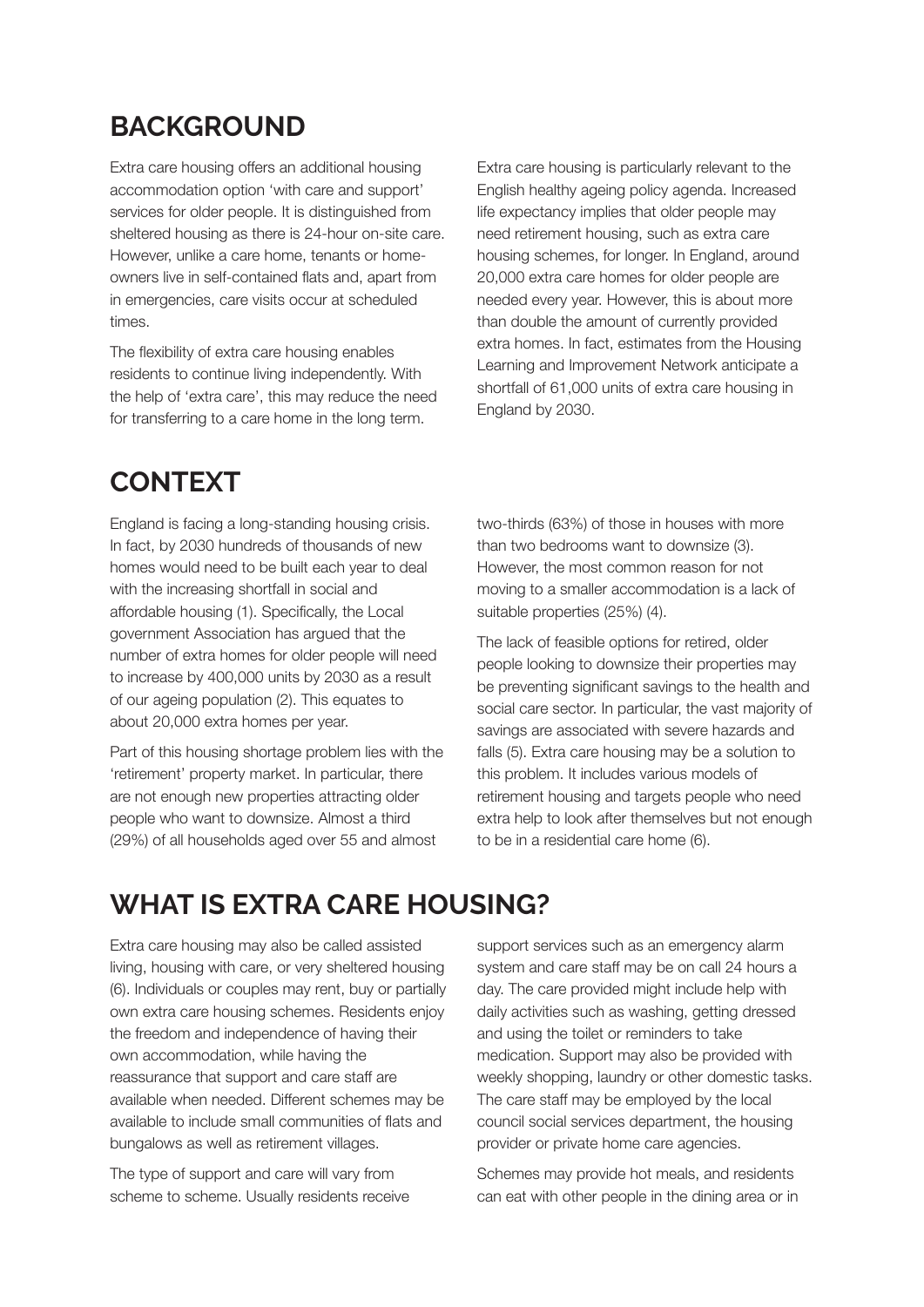their own flat. Some may also have cafe or bar facilities. Schemes may offer organised activities for residents to socialise and to encourage a community feel within the scheme, such as group activities on site or day outs. Certain larger extra care housing schemes may have facilities such as hairdresser, shop, GP practice, restaurant or gym on site.

# **IS EXTRA CARE HOUSING EFFECTIVE?**

#### Health, wellbeing, cognitive ability and mobility

Aston Research Centre for Healthy Ageing and the ExtraCare Charitable Trust conducted a collaborative research project on extra care housing. They compared 162 new residents across thirteen ExtraCare villages and schemes with 39 control participants (sampled from the local community) at 3, 12 and 18 months. The research showed positive health, wellbeing and cognitive outcomes across the ExtraCare residents (7).

- Personal health. There was a 75% increase in residents' level of exercise in ExtraCare villages and schemes in addition to improvements in residents' perceived health as indicator of their actual health status. Residents also increased their walking speed, which is important since slow walking speed is an indicator of falls risk. As such, there was also a reduction in risk of falls over the first two years of living in ExtraCare.
- Psychological wellbeing. Residents in ExtraCare villages and schemes had low levels of depression and depressive symptoms as well as a 23% decrease in anxiety symptoms. Additionally, improvements in physical fitness measured using walking speed benefited residents in terms of psychological wellbeing and reduced depressive symptoms. Residents also showed improvements in memory and cognitive skills, with a 24% increase in autobiographical memory and 17% increase in memory recall tests. However, there was no change in measures of executive function over the range of the study.
- Social wellbeing. Most (86.5%) residents in ExtraCare villages and schemes were 'never or

hardly ever' lonely. Furthermore, levels of loneliness were lower for residents in ExtraCare than national averages. More evidence from Shelter confirmed that communal areas offer a chance for social interaction (8). Additionally, almost 45% of residents reported having better or much better contact with family and friends.

#### Improving life expectancy

The International Longevity Centre UK and Cass Business School investigated the possible benefits of people living in an extra care housing scheme with respect to life expectancy. Specifically, they measured whether residents live longer on average than the general population, using Whiteley Village as a case study (9). Their research provided evidence that living in an extra care housing scheme may increase life expectancy by up to 5 years.

#### Reducing demand for care and use of healthcare resources

The Nehemiah Housing Association researched an extra care housing scheme in the West Midlands. They examined the effects of having an on-site scheme manager focused on wellbeing five days a week. The research showed improvements in self-reported resident satisfaction and reductions in the number of fire emergency calls, ambulance emergency calls and the number of vacancies in the scheme (10). The ExtraCare Charitable Trust also delivered evidence7 on the extra care housing scheme. Their research confirmed that residents make more effective use of healthcare resources and reduce visits to GPs while increasing visits to Practice Nurses. Additionally, residents report three fewer days per year in hospital than before entering the scheme.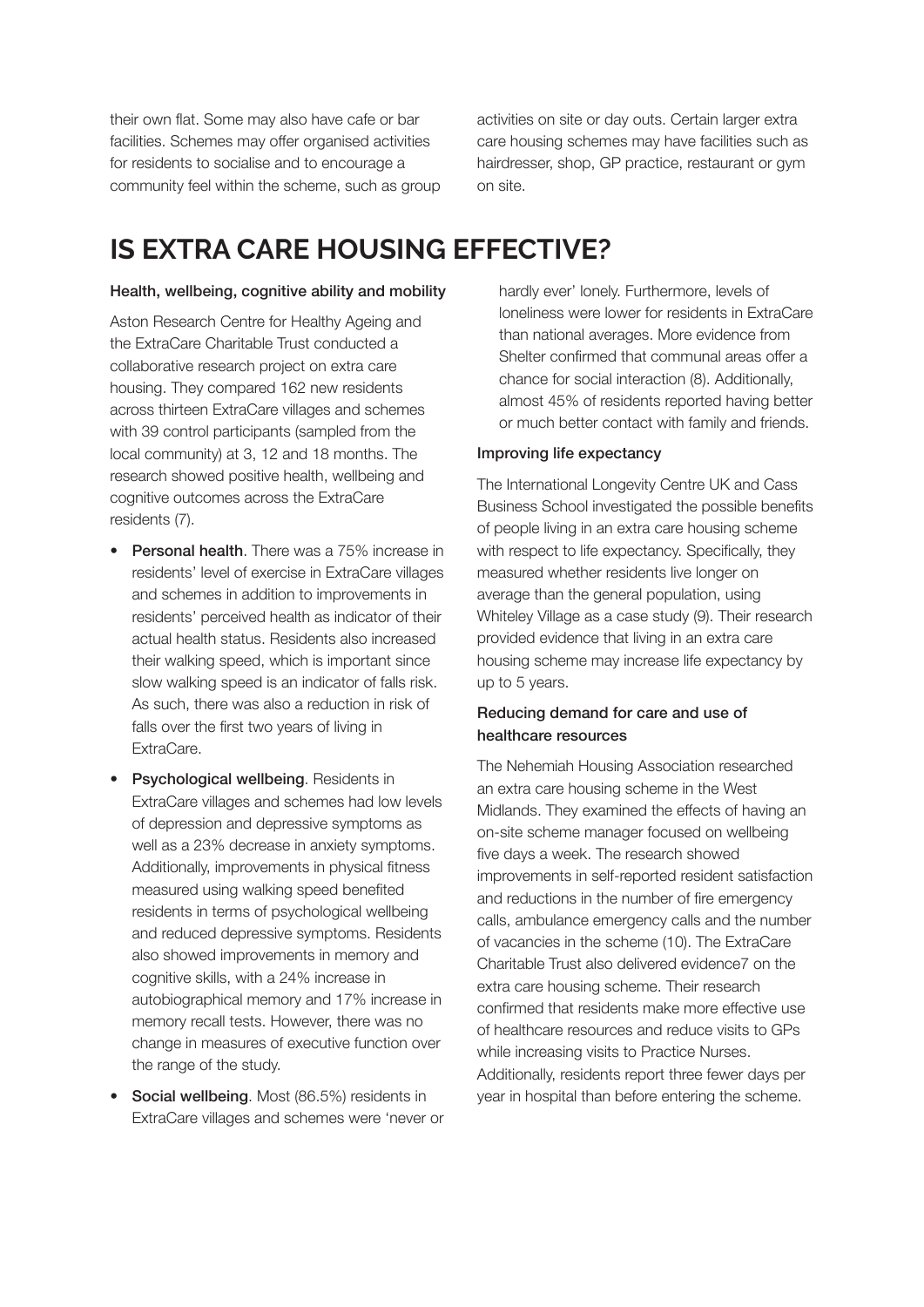# **WHAT DO PEOPLE SAY ABOUT EXTRA CARE HOUSING?**

The Housing Learning and Improvement Network reported on Strand Court, an extra care housing scheme in North East Lincolnshire (11). The case study looked at the benefits of extra care housing from the residents' perspective and their experience of wellbeing and satisfaction within the scheme. Overall, the scheme brought positive outcomes for residents in terms of integrity, respect, fairness, compassion and trust in the local system.

The report described such outcomes for one resident:

"Mrs W lives in her own flat in Strand Court extra care housing … and she states that she has been a lot better physically and mentally since she has moved. She states that she enjoys being able to sit outside in the pergola when the weather is nice, and that there is a nice atmosphere with the other residents as they call to say hello to each other. She states this did not happen at her last address: *Here I'm a different person, because the carers have gone out of their way to get me to mix with people, and I'm finding I can chat to the residents, and that just is not me in the past*".

An additional case study published by the Housing Learning and Improvement Network looked at the experience of people living in an extra care housing scheme that the Orders of St John Care Trust provided. The provision of care on site had the benefit of enabling the carer to carry on leading an active life and to avoid separation even when their spouse required very high levels of care (12).

As part of the Provision of Social Care in Extra Care Housing project, researchers listened to residents in different extra care housing schemes and gained their perspective on their living arrangements. The Housing Learning and Improvement Network captured the evidence in two YouTube films<sup>1</sup>. The system was successful and was able to provide independence, social engagement, formed connections, friendships and a sense of community. Not only did it provide social support but it also helped to reduce the amount of care needed. However, residents reported some tension about extra care housing turning into residential care. In particular those clients that spent more time in extra care housing noticed that residents moving in more recently had higher needs than was the case in the past and they felt that this was changing the nature of the community in their setting.

# **IS EXTRA-CARE HOUSING COST-EFFECTIVE?**

In England extra care development has been supported through the Department of Health and Social Care's Extra Care Housing Fund. Between 2004 and 2010 this fund provided £227 million to local authorities and housing associations to encourage innovative schemes and partnerships. A detailed evaluation of the overall initiative was completed by Personal Social Services Research Unit at Kent University (13).

Key findings confirmed that extra care housing can provide a quality alternative to residential care from public housing, social and health care perspectives. The study found that over 6 months, cost of capital, housing management, support, activities, social care and living expenses were lower (at 2008 prices) when comparing equivalent people who moved into publicly-funded residential care homes in 1995. In particular, per 6 months,

[1](https://www.housinglin.org.uk/Topics/browse/HousingExtraCare/Evaluation/echo) www.housinglin.org.uk/Topics/browse/HousingExtraCare/Evaluation/ech[o](https://www.housinglin.org.uk/Topics/browse/HousingExtraCare/Evaluation/echo)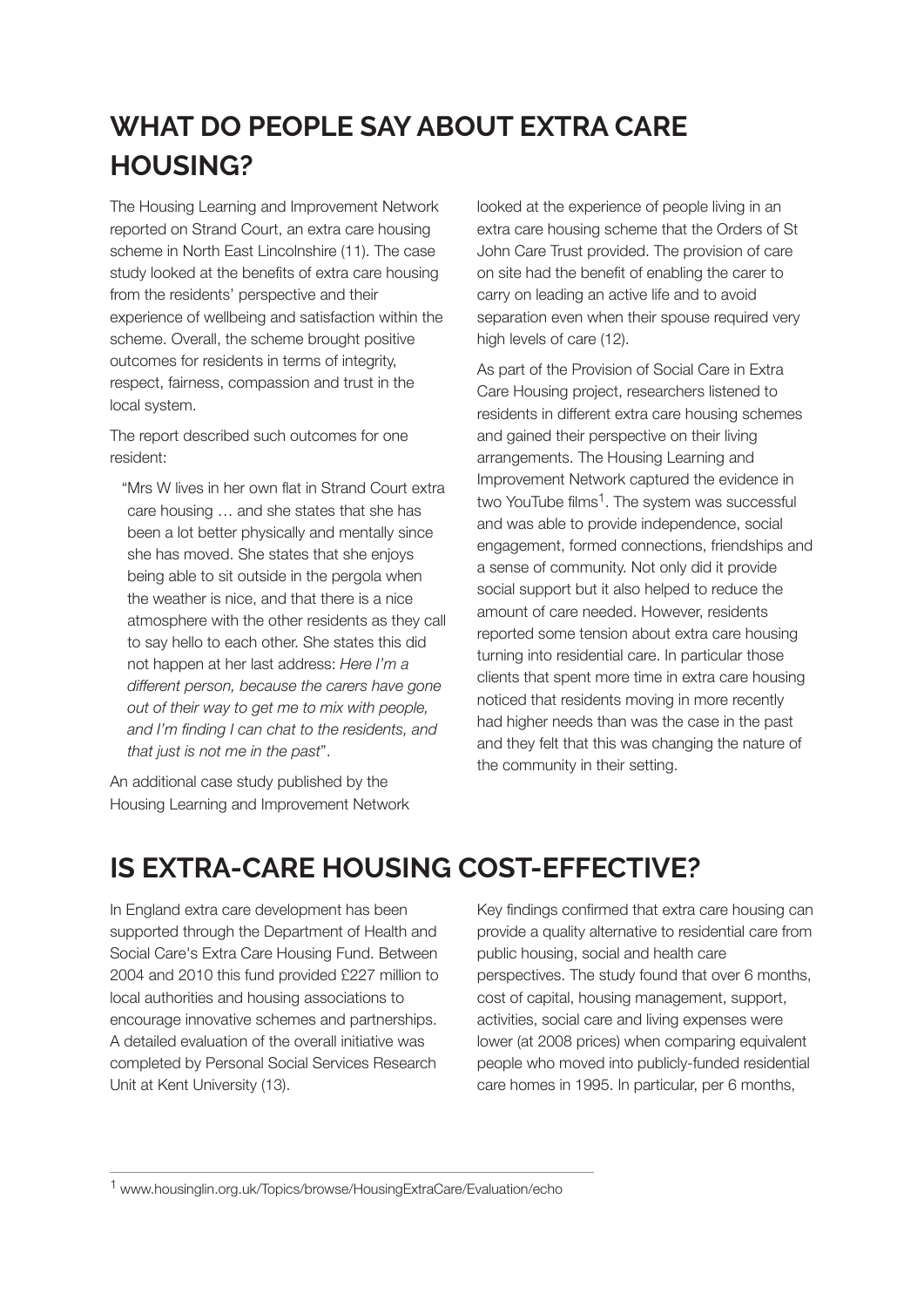extra care housing had a mean cost saving of £902. The same costs were similar when comparing people moving into extra care housing to people moving into care homes in 2005. In this case, extra care housing had mean cost savings of £252 per 6 months. Such cost saving estimates combined with better physical functioning outcomes implied that extra care housing can support some older people at risk of moving into residential care homes in a cost-effective way. Overall, the researchers reported a cost saving of £1,406 or £329 per additional point gained on a measure of physical functioning for the extra care group over the 6-month period. It is worth noting, however, that the comparator in this research was with adults who moved into care homes. There are likely to be adults with a range of needs in most extra-care schemes, some of whom may have been able to continue to receive care in their own home if they had not moved into extra care.

A more recent evaluation from The ExtraCare Charitable Trust measured the economic savings for social and health care perspectives of providing an ExtraCare Wellbeing Service to residents living in their extra care scheme (at 2012 prices). The Service covers an informal drop-in service for preventive health care and day-to-day chronic illness support. The evaluation compared their care scheme residents with individuals that received no service over a 3-year follow up period (7, 14). Key findings showed that:

- Planned GP visits fell by 46% among the intervention group versus no change among control participants. Additionally, planned hospital admissions fell by 31% versus no change among control participants. There was also no difference in unplanned visits between the two groups.
- NHS costs for the intervention group decreased by 38% compared to control participants over 12 months. This meant

savings of £1,115 per person per year.

- The cost reduction was most significant for residents who were assessed as being frail – from £3,374 to £1,588 on average per person per year.
- The cost of lower-level social care using the ExtraCare model was £1,222 (i.e. 17%) less per person per year than providing the same level of care in the wider community. Also, providing higher-level social care was £4,556 (i.e. 26%) cheaper per person per year.
- Scaling up to the ExtraCare population of 5,000, the drop-in service could save the health and care sector around £5.57 million per year.

Although the Wellbeing Service was a costeffective intervention, it is not inherent to the extra-care model. It could in a modified form be carried out in care homes, sheltered housing or with a targeted cohort in the community.

Other economic case studies have been collated elsewhere. For example, a report (15) by the Housing Learning and Improvement Network sets out the economic case for developing specialist retirement housing, such as extra care housing with services and care available on-site, for people aged over 55. It summarises the evidence for the numerous benefits of extra care housing accommodation, together with the savings to the public providers.

In addition, a report (16) commissioned by the National Housing Federation from The King's Fund and the New NHS Alliance looked at the economic case for closer working between the housing and health sectors. It demonstrates how extra care housing, alongside a wider range of services provided by housing associations, produces health benefits. These benefits can reduce demand on the NHS and create social value.

# **HOW IS EXTRA CARE HOUSING IMPLEMENTED?**

There are various providers of extra care housing including councils, housing associations, charities or private companies. To ensure that extra care provision is tailored to population needs, it is

recognised that commissioners need to develop overall strategies for individual areas or regions. Good working partnerships between health, housing and social care sectors is also needed to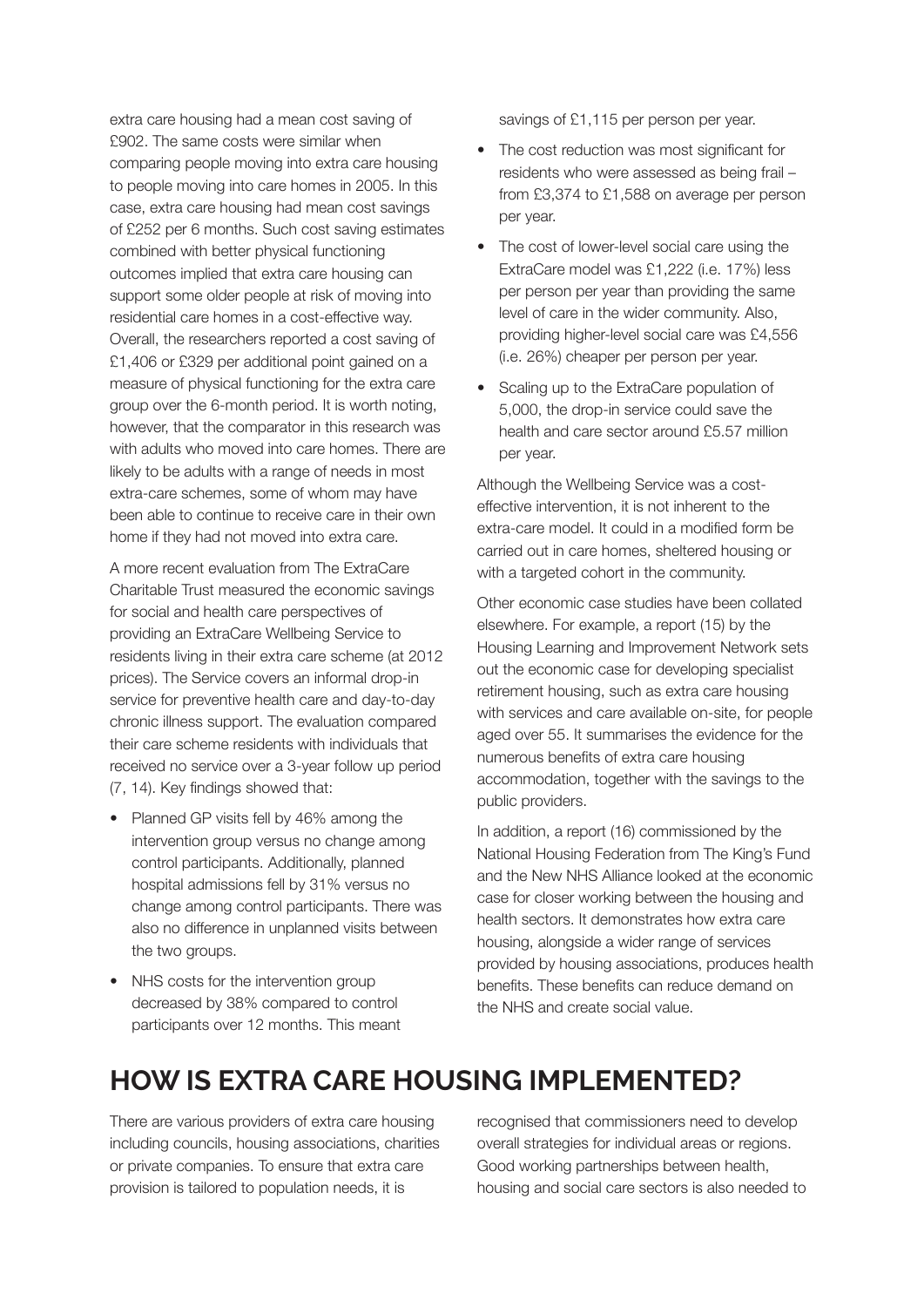secure the success of the schemes. The Housing Learning and Improvement Network provides updated evidence and information about extra care housing schemes available across the UK17 in particular:

- The Housing Strategies webpage<sup>2</sup> lists examples of how extra care strategies have been developed in different places.
- The Extra Care Housing webpage<sup>3</sup> provides access to a collection of resources to help plan, invest, develop and improve the range of extra care housing schemes with care choices of older people.

It also provides a specific set of resources about design guides, case studies of design in practice and tools for evaluating design features in the 'design hub4.

#### **MORE INFORMATION**

FirstStop5 allows users to contact one of their trained advisors to discuss any matters relating to housing, care or finance. They also provide resources with information for older people and their families on a range of topics $6$ . For example, Housing & Care Options for Older People  $(HOOP)<sup>7</sup>$  is a questionnaire that can help users identify the information they need and help them find it. It may also guide users to the most appropriate agency to provide necessary advice. They have more details on their Services for the public webpage8 For professionals, they have an Advice network<sup>9</sup> that provides information on housing and care options to older people across

the country and consultancy services<sup>10</sup> to help organisations to better understand current trends and policy and collect user views and experiences via online surveys. They have more details on other services for professionals on their website<sup>11</sup>.

Elderly Accommodation Counsel (EAC)<sup>12</sup> also provides a wide range of information and advice materials available to download or view online. Similarly, Independent Age<sup>13</sup> published a webpage<sup>14</sup> and factsheet<sup>15</sup> on extra care housing to explain what it is, how to access it and how to pay for it. Age UK also provides similar information on their webpage<sup>16</sup> on extra care housing.

- [2](https://www.housinglin.org.uk/Topics/browse/HousingExtraCare/ExtraCareStrategy/HousingStrategyExamples) www.housinglin.org.uk/Topics/browse/HousingExtraCare/ExtraCareStrategy/HousingStrategyExample[s](https://www.housinglin.org.uk/Topics/browse/HousingExtraCare/ExtraCareStrategy/HousingStrategyExamples)
- [3](https://www.housinglin.org.uk/Topics/browse/HousingExtraCare) www.housinglin.org.uk/Topics/browse/HousingExtraCar[e](https://www.housinglin.org.uk/Topics/browse/HousingExtraCare)
- [4](https://www.housinglin.org.uk/Topics/browse/Design-building/Design) www.housinglin.org.uk/Topics/browse/Design-building/Desig[n](https://www.housinglin.org.uk/Topics/browse/Design-building/Design)
- [5](http://www.firststopcareadvice.org.uk) www.firststopcareadvice.org.u[k](http://www.firststopcareadvice.org.uk)
- [6](http://www.housingcare.org/information/publisher-23740-firststop-advice-pg2.aspx) www.housingcare.org/information/publisher-23740-firststop-advice-pg2.asp[x](http://www.housingcare.org/information/publisher-23740-firststop-advice-pg2.aspx)
- 7 <https://hoop.eac.org.uk/hoop/start.aspx>
- [8](http://www.firststopcareadvice.org.uk/access-services/public) www.firststopcareadvice.org.uk/access-services/publi[c](http://www.firststopcareadvice.org.uk/access-services/public)
- [9](http://www.housingcare.org/downloads/kbase/3432.pdf) www.housingcare.org/downloads/kbase/3432.pd[f](http://www.housingcare.org/downloads/kbase/3432.pdf)
- 10 <http://wp.firststopcareadvice.org.uk/new-research-big-family-conversation>
- [1](http://www.firststopcareadvice.org.uk/access-services/professional)1 www.firststopcareadvice.org.uk/access-services/professiona[l](http://www.firststopcareadvice.org.uk/access-services/professional)
- [1](http://www.firststopcareadvice.org.uk/access-services/professional)2 www.eac.org.u[k](http://www.firststopcareadvice.org.uk/access-services/professional)
- [1](https://www.independentage.org)3 www.independentage.or[g](https://www.independentage.org)
- [1](https://www.independentage.org/information/housing-options/types-of-housing/extra-care-housing)4 www.independentage.org/information/housing-options/types-of-housing/extra-care-housin[g](https://www.independentage.org/information/housing-options/types-of-housing/extra-care-housing)
- [1](http://www.firststopcareadvice.org.uk/downloads/kbase/2954.pdf)5 www.firststopcareadvice.org.uk/downloads/kbase/2954.pd[f](http://www.firststopcareadvice.org.uk/downloads/kbase/2954.pdf)
- [1](https://www.ageuk.org.uk/information-advice/care/housing-options/assisted-living-and-extra-care-housing)6 www.ageuk.org.uk/information-advice/care/housing-options/assisted-living-and-extra-care-housin[g](https://www.ageuk.org.uk/information-advice/care/housing-options/assisted-living-and-extra-care-housing)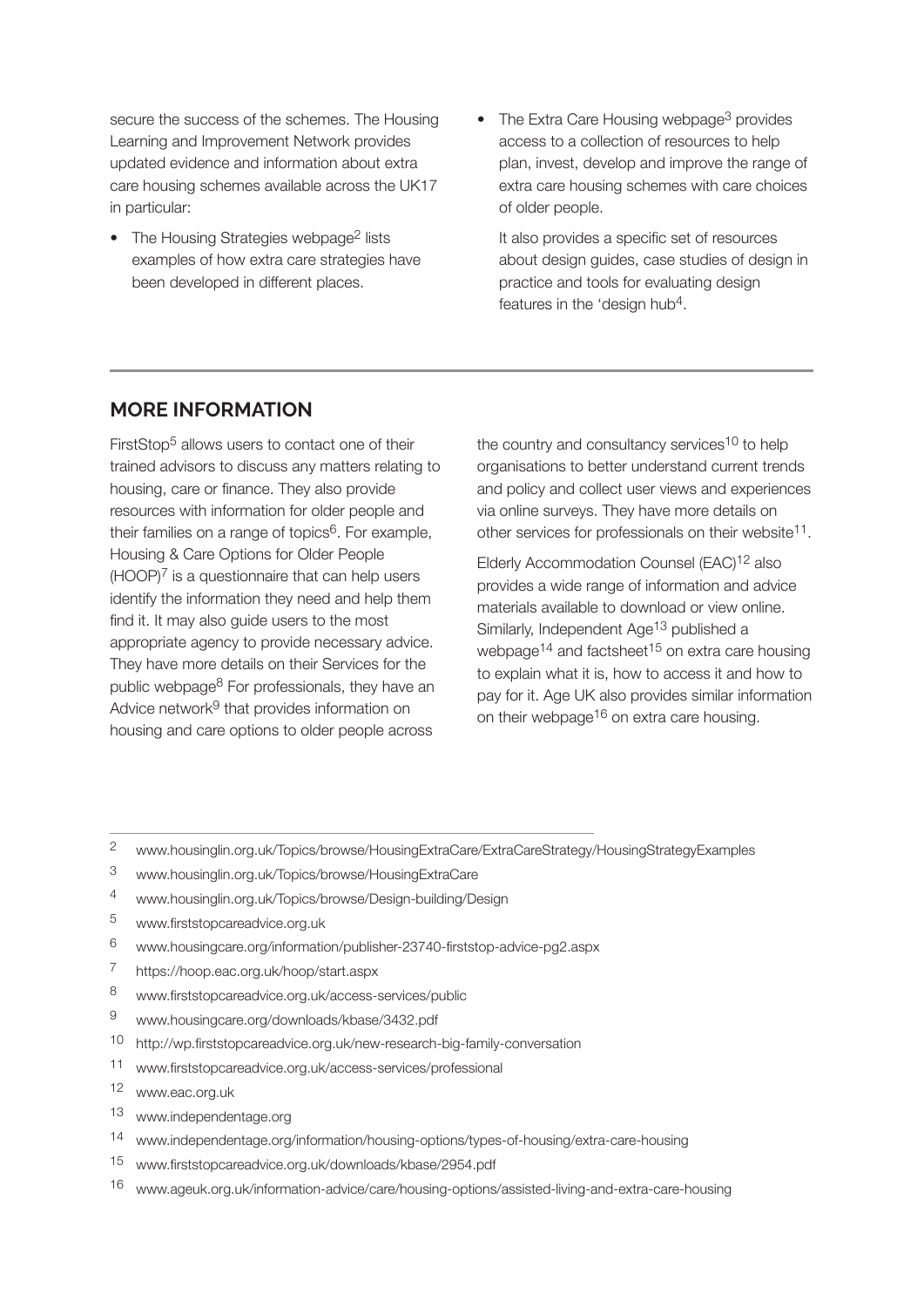#### **REFERENCES**

- 1. Holmans A (2013) New Estimates of Housing Demand and Need in England, 2011 to 2031. Town & Country Planning Tomorrow Series Paper 16. TCPA and Cambridge Centre for Housing & Planning Research.
- 2. Local Government Association (2017) Housing our ageing population. Local Government **Association**
- 3. Legal and General Group (2015) Free Up Housing Stock. Last Time Buyers Report. Legal and General Group.
- 4. Legal and General Group (2018) Last Time Buyers. Legal and General Group.
- 5. Department of Health (2012) Integration. NHS Future Forum Summary Report. Department of Health.
- 6. FirstStop (2016) Factsheet: Extra Care Housing. FirstStop.
- 7. Holland C, Garner I, O'Donnell J, et al (2019) Integrated Homes, Care and Support. The ExtraCare Charitable Trust.
- 8. Hughes N (2012) A better fit? Creating housing choices for an ageing population. Shelter.
- 9. Mayhew L, Rickayzen B, Smith D (2017) Does living in a retirement village extend life expectancy? The case of Whiteley Village. Cass Business School, Faculty of Actuarial Science and Insurance, City, University of London.
- 10. Yates K (2016) A fresh outlook on wellbeing: delivering person-centred care across the West Midlands. Housing Learning and Improvement Network and Nehemiah Housing Association
- 11. Lacey P and Moody S (2016) Evaluating Extra Care – valuing what really matters. Housing Learning and Improvement Network.
- 12. Livadeas S (2016) In sickness and in health Extra Care Housing works especially well for couples. Housing Learning and Improvement Network.
- 13. Netten A, Darton R, Bäumker T, et al (2011) Improving Housing with Care Choices for Older People: An Evaluation of Extra Care Housing. Personal Social Services Research Unit, London School of Economics and Political Science and Housing Learning and Improvement Network.
- 14. Holland C, et al (2015) Research Centre for Healthy Ageing (ARCHA) and the ExtraCare Charitable Trust: the final report. Aston University. Aston Research Centre for Healthy Ageing.
- 15. Housing Learning and Improvement Network (2017) Demonstrating the Health and Social Cost-Benefits of Lifestyle Housing for Older People. Housing Learning and Improvement Network.
- 16. Buck D, Simpson M, Ross S (2016) The economics of housing and health: The role of housing associations. The Kings Fund and New NHS Alliance.
- 17. Housing Learning and Improvement Network (2019) Extra Care Housing. Housing Learning and Improvement Network.